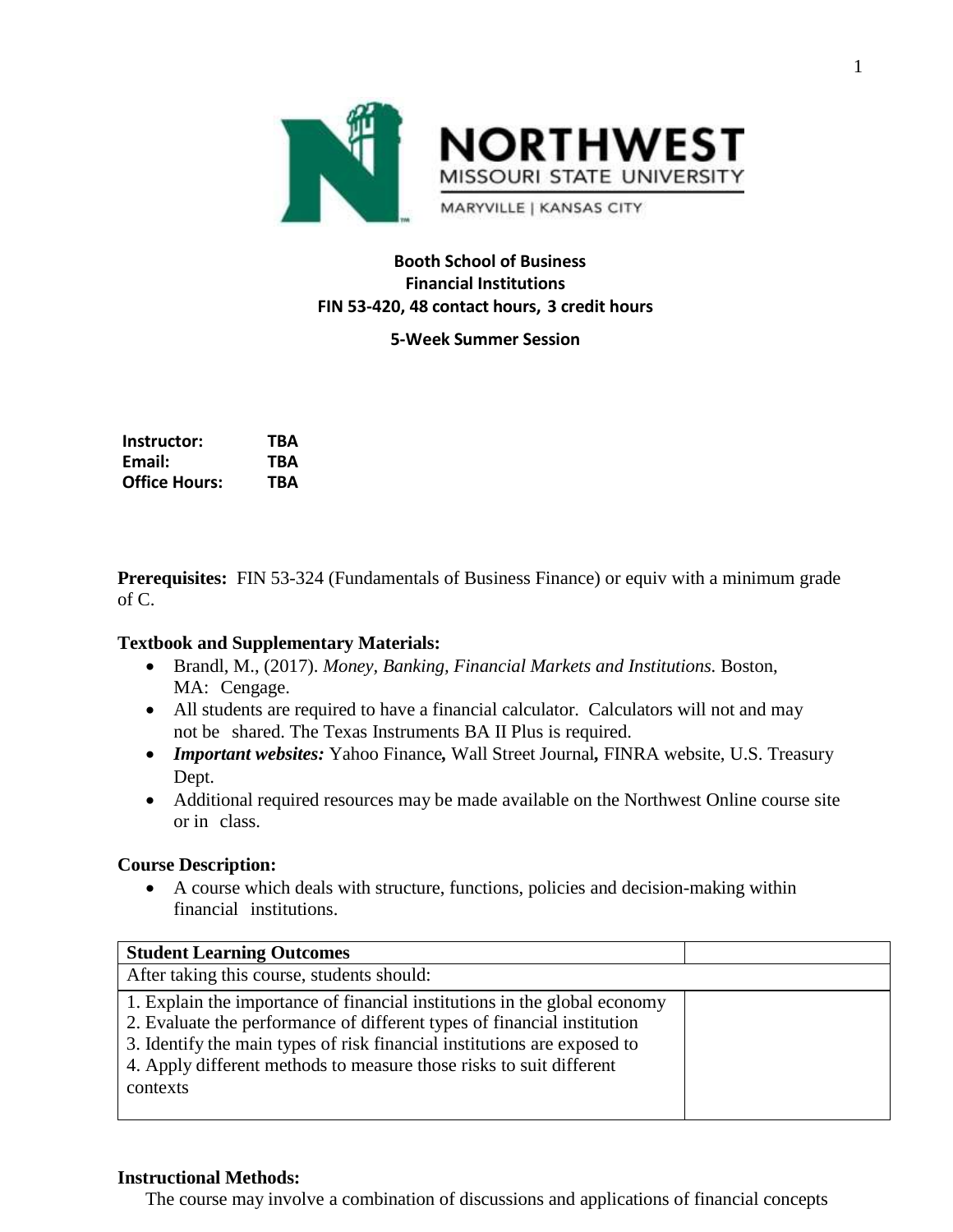by means of (but not limited to) PowerPoint presentations, practice questions, and quizzes. PowerPoint presentations, quizzes and notes may be found under Chapters in this course on Canvas. Quizzes and exams will consist of true or false and multiple questions selected based on the practice questions. **Selected Textbook exercises will be solved in class.**

### **Graded Course Requirements:**

As a part of the learning and evaluation process, students in this class are required to take quizzes and exams. See Course Evaluation Weights below.

| <b>Evaluation Criteria</b> |                        |                      |                |                |              |  |  |
|----------------------------|------------------------|----------------------|----------------|----------------|--------------|--|--|
| <b>Course requirements</b> |                        | <b>Grading scale</b> |                |                |              |  |  |
| <b>Parameters</b>          | <b>Covering</b>        | <b>Points</b>        |                | <b>Score</b>   | <b>Grade</b> |  |  |
| Quizzes $(10)$             | Lectures               | 150                  | $90 - 100\%$   | $630 \&$ above | A            |  |  |
| Practice questions         | Lectures               | 100                  | $80 - 89.99\%$ | 560 to 629     | B            |  |  |
| $1st$ Exam                 | Chapters 1, 2, 5, 7, 8 | 150                  | $70 - 79.99\%$ | 490 to 559     |              |  |  |
| $2nd$ Exam                 | Chapters 9, 11, 12, 14 | 150                  | $60 - 69.99\%$ | 420 to 489     |              |  |  |
| $3rd$ Exam                 | Chapters 21 - 24       | 150                  | Below 60%      | Below 419      |              |  |  |
| <b>Total</b>               |                        | 700                  |                |                |              |  |  |
|                            |                        |                      |                |                |              |  |  |

**Exams:** There will be three (3) exams over the course of the semester. They consist of multiple choice questions based on the quizzes and textbook exercises for selected chapters. **Each exam is worth 150 points.**

- All exams are closed book and a formula sheet will be provided. Students must be in the classroom and seated at least 5 minutes before the exam starts. No electronic devices are allowed during exams. Please do not wear hats or hoods during exams. Your grades will be posted on Canvas within 10 days after exams.
- The exams are timed and are designed to test students' abilities to solve problems and recall and organize information rapidly. Exam questions will require you to know definitions of key concepts, be able to explain concepts, require you to tie concepts together, expect you to apply concepts to real world situations, and be able to solve and interpret basic mathematical problems.
- The three exams will have 50 multiple-choice questions.

**Quizzes:** There will be quizzes assigned for each chapter. You will have 10 quizzes. The quizzes are designed to help prepare you for the exams and check your understanding of the concepts.

- There are 10 quizzes for the semester that will be submitted on Sunday by 11:59 pm. You will have 30 minutes to complete each quiz which consists of 15 true or false and multiple-choice questions. You are afforded two attempts for each quiz to improve your understanding of the concepts. Answers to questions missed will be released after the due dates.
- **Each quiz is worth 15 points**.

**Textbook Exercises**: There will be textbook exercises throughout the semester**.** The textbook exercises will be submitted in class. Students should prepare and attempt to solve the textbook exercises before Friday's class. **This component is worth 100 points.**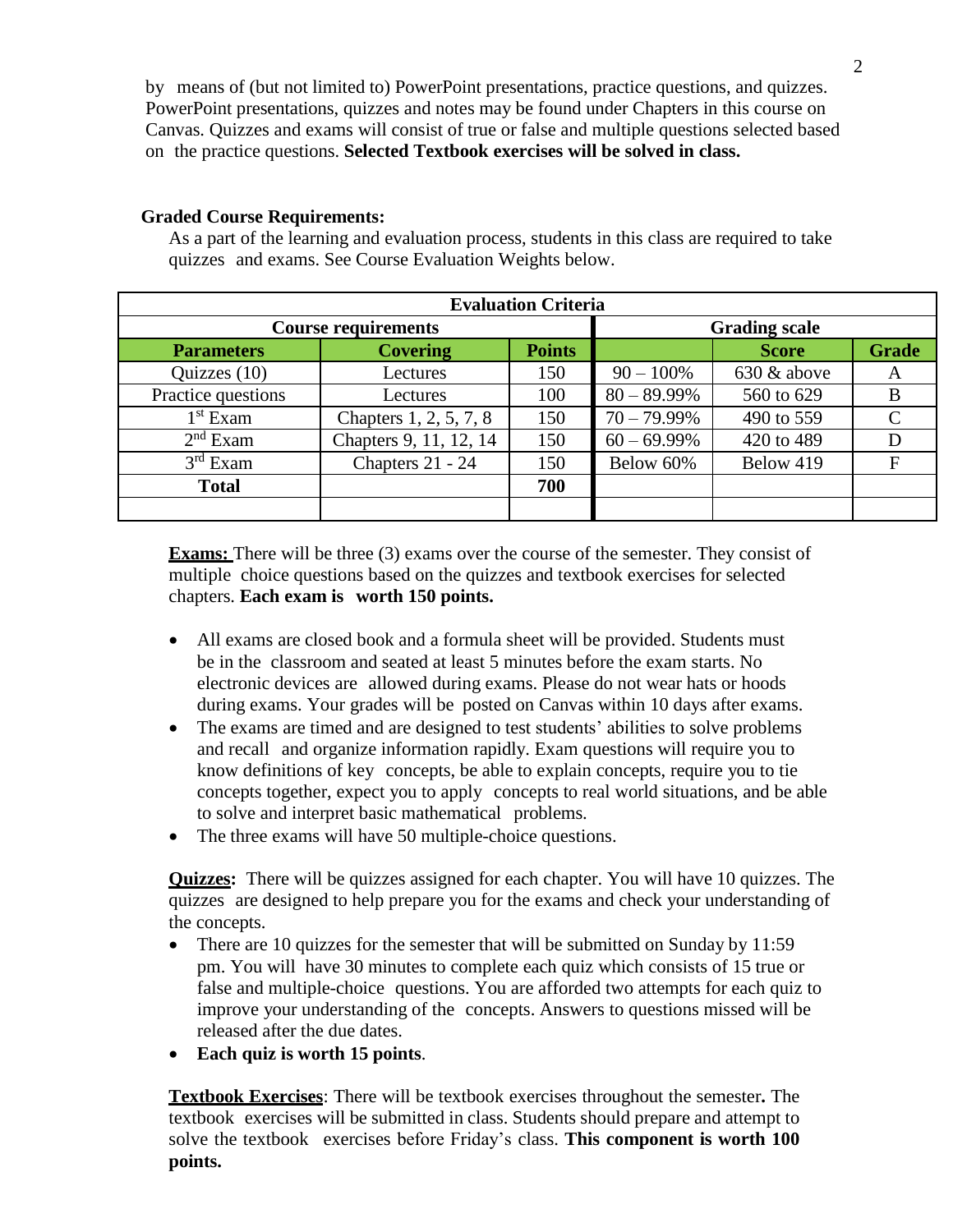#### **Course Outline/Major Topics Studied:**

**Note:** Course schedule is subject to change with instructor notification and students will be responsible for abiding by these changes.

| Week   | <b>Topic</b>                                                                                                | <b>Readings</b>      |
|--------|-------------------------------------------------------------------------------------------------------------|----------------------|
| Week 1 | Introduction and Syllabus Review<br>Chapter 1: Introduction<br>Chapter 2: Money, Money Supply, and Interest | Ch 1, 2-<br>$1, 2-2$ |
|        | Chapter 5: Financial Markets Through Time<br>Quiz 1 -                                                       | $\overline{Ch. 5}$   |
| Week 2 | Chapter 7: Banks and Money<br>Quiz 2 -                                                                      | $\overline{Ch}$ . 7  |
|        | <b>Chapter 8: Central Banks</b><br>Quiz $3-$                                                                | Ch. 8                |
|        | Exam                                                                                                        |                      |
| Week 3 | <b>Chapter 9: Monetary Policy Tools</b><br>Quiz $4-$                                                        | Ch.9                 |
|        | Chapter 11: Monetary Policy and Debates<br>Quiz $5-$                                                        | Ch. 11               |
|        | Chapter 12: Bank Management<br>Quiz $6-$                                                                    | $\overline{Ch. 12}$  |
|        | Chapter 14: Banking Regulation<br>Quiz $7-$<br>Exam                                                         | Ch. 14               |
| Week 4 | <b>Chapter 21: Thrifts and Finance Companies</b><br>Quiz $8-$                                               | Ch. 21               |
|        | Chapter 22: Insurance and Pensions<br>Quiz $9-$                                                             | Ch. 22               |
| Week 5 | Chapter 23: Mutual Funds<br>Quiz $10-$                                                                      | Ch. 23               |
|        | Chapter 24: Investment Banks and Private Equity<br>Quiz $11 -$<br>Exam                                      | Ch. 24               |

### **Attendance:**

Students are expected to attend all classes as specified in the course syllabi for each course. Attendance and participation will be evaluated every meeting. Students are also expected to take all quizzes and exams. Missed quizzes and exams will receive a grade of zero. It is the responsibility of the student to promptly notify the instructor when unable to attend class or make a quiz and an exam. No excused absence, and/or exams will be given unless a student meets an excuse as described in the university Attendance policy. Make-up Exams should be scheduled within the week before the original exam date. There will be no makeup quiz for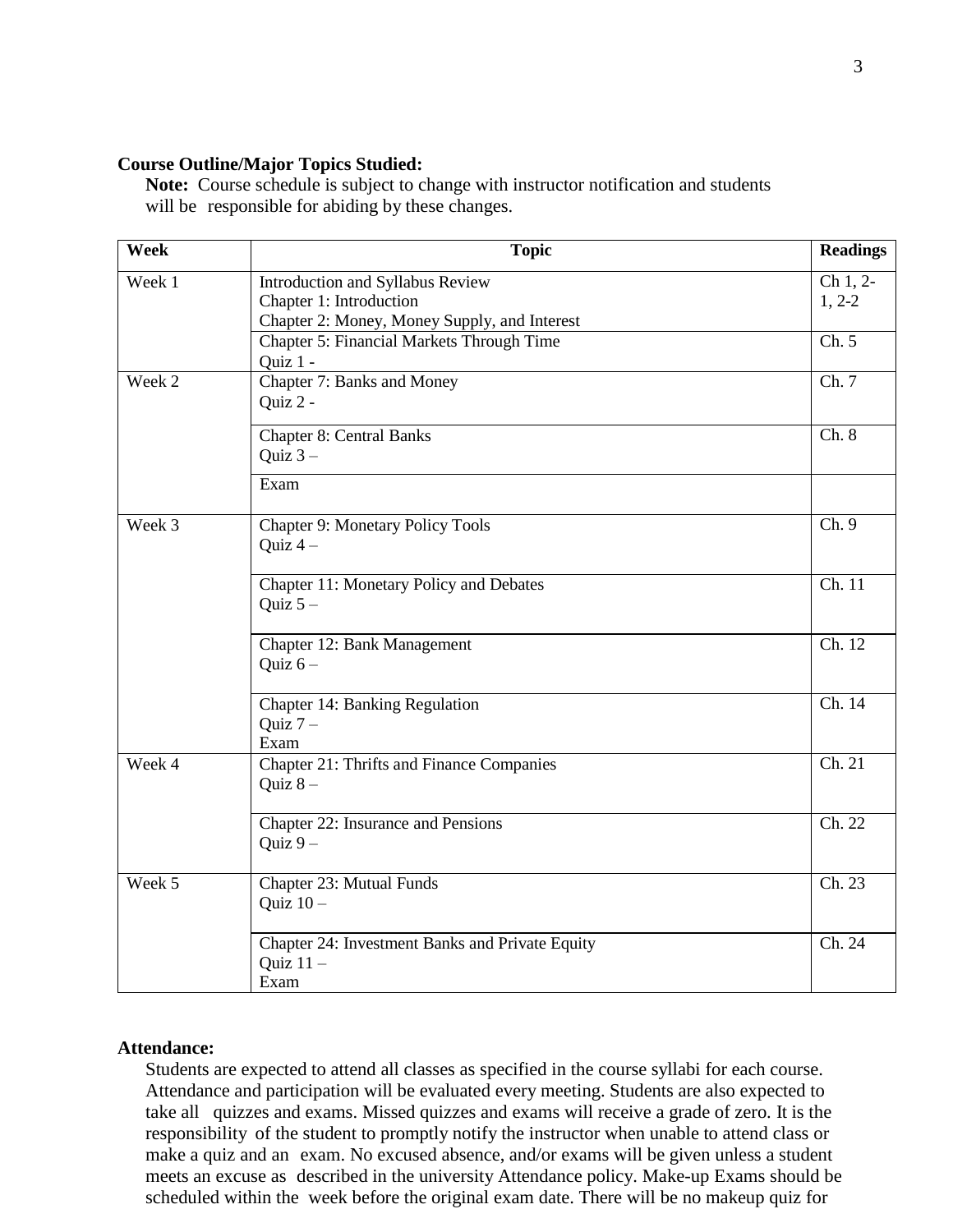any given reason. Please refer to the university policy on attendance at <https://www.nwmissouri.edu/policies/academics/Attendance.pdf>

#### **Classroom Conduct and Policies:**

### *During class*

- Students are expected to come prepared and actively participate in all class activities.
- All electronic devices are to be turned off before class. Students will be asked to leave the classroom if any electronic devices interrupt the class. Cell phone may be permissible if the instructor was notified prior to class of a possible emergency requiring the devices.
- Students should not engage in private conversation or arrive late to class.

### *During exams*

- Students should be in their seat 5 minutes before the exam starts.
- If you arrived late and no other students have finished, you will be held to the same time limit as the rest of the class.
- No students will be allowed to start a test if another student in the class has finished the test and left the classroom.
- All electronic devices must be turned off. A 5% deduction to the exam will be applied if your cell phone rings during an exam.
- Students can use financial calculators, Scranton and pencil/pen.

## **Relevant University Policies**

- **Final exams:** If an emergency occurs that prevents the administration of a course scheduled final examination, the final course grades will be calculated based on the work in the course completed to that point in time and the faculty member's considered judgment. Final exams will not be rescheduled, and a grade of "I" will not be given as a result of an institutional cancellation of a final examination. This final exam policy does not apply to online courses.
- **Administrative drop:** An instructor may request the Office of the Registrar delete a student from a course roster if the student has not met the prerequisite for the course as stated in the catalog, or as a result of non-attendance in the course.
- **University communications:** Students are expected to use their Northwest student email account for any electronic correspondence within the university. Students are also strongly advised to check their email and CatPAWS accounts on a regular basis.
- Academic integrity policy: The students, faculty, and staff at Northwest endeavor to sustain

an environment that values honesty in academic work, that acknowledges the authorized aid provided by and intellectual contributions of others, and that enables equitable student evaluation. Please refer to Northwest Missouri State University's Academic Integrity Policy at <http://www.nwmissouri.edu/policies/academics/Academic-Integrity.pdf>

- **Special accommodations policy:** Northwest Missouri State University complies with Section 504 of the Rehabilitation Act of 1973 and the Americans with Disabilities Act of 1990 [ADA] and the ADA Amendments Act of 2008 [ADAAA]. If a student has a disability that qualifies under the ADA/ADAAA and requires accommodations, they should contact Pat Wyatt in the Accessibility Services Office in Norther Complex 010 for information on appropriate policies and procedures at 660.562.1873 or [pjp@nwmissouri.edu](mailto:pjp@nwmissouri.edu) / [ADA@nwmissouri.edu.](mailto:ADA@nwmissouri.edu) For the university policy on disability accommodation refer to <http://www.nwmissouri.edu/policies/student/Disability-Accommodation.pdf>
- **Non-discrimination and anti-harassment policy:** Northwest Missouri State University is committed to maintaining an environment for all faculty, staff, students, and third parties that is